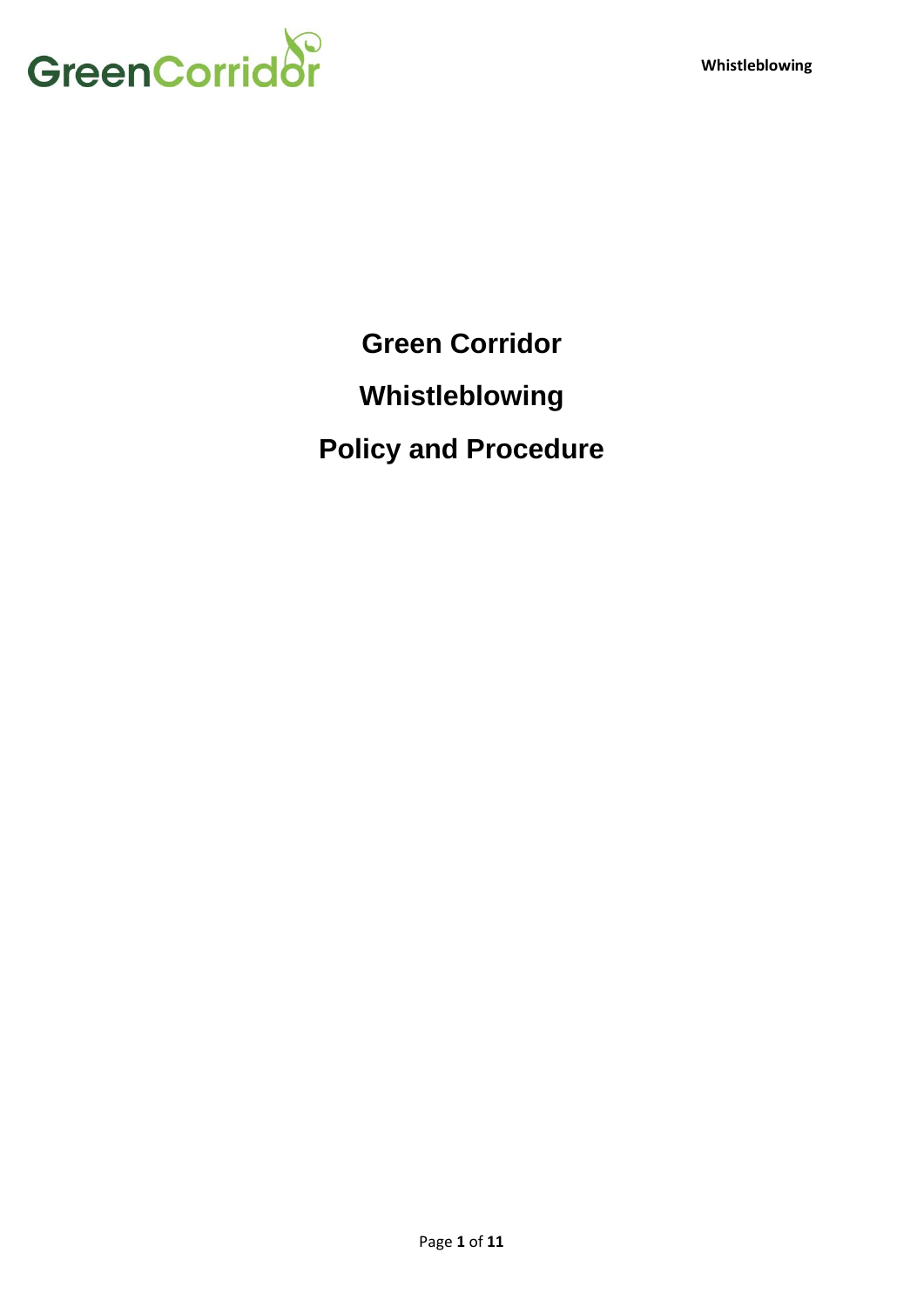

#### **DOCUMENT CONTROL**

| Document Number           |                                                            |
|---------------------------|------------------------------------------------------------|
| Description               | This document describes the procedure for Green Corridor's |
|                           | Whistleblowing Policy and Procedure                        |
| Document Type             | Policy and Procedure                                       |
| Document Owner            | <b>CEO</b>                                                 |
| <b>Document Approvers</b> | <b>Board of Trustees</b>                                   |
| Approval Date             | May 2016                                                   |
| Date of Next Review       | May 2020                                                   |

#### **ISSUE CONTROL**

| <b>Version</b> | Date     | <b>Comments</b>                   | Author   |
|----------------|----------|-----------------------------------|----------|
| 2.0            | May 2016 | Updated to take account of recent | T Knight |
|                |          | legislation and underpin GC       |          |
|                |          | Safeguarding policy & Procedure.  |          |

#### **PRINCIPAL RELATED POLICIES & PROCEDURES**

| <b>Document Title</b>    | Location                            |
|--------------------------|-------------------------------------|
| Disciplinary & Grievance | <b>GC Policies &amp; Procedures</b> |
| Complaints               | GC Policies & Procedures            |

#### **CONFIRMATION OF RECEIPT OF POLICY & PROCEDURE**

| Name         |  |
|--------------|--|
| Job Title    |  |
|              |  |
| Line Manager |  |
|              |  |

I confirm I have received a copy of this policy and procedure and have read and understood the contents. I also confirm I have sought clarification from my line manager on any issues which I am not clear about.

Signed:

Date:

Please return this signed copy to your individual Polices and Procedures folder for future reference.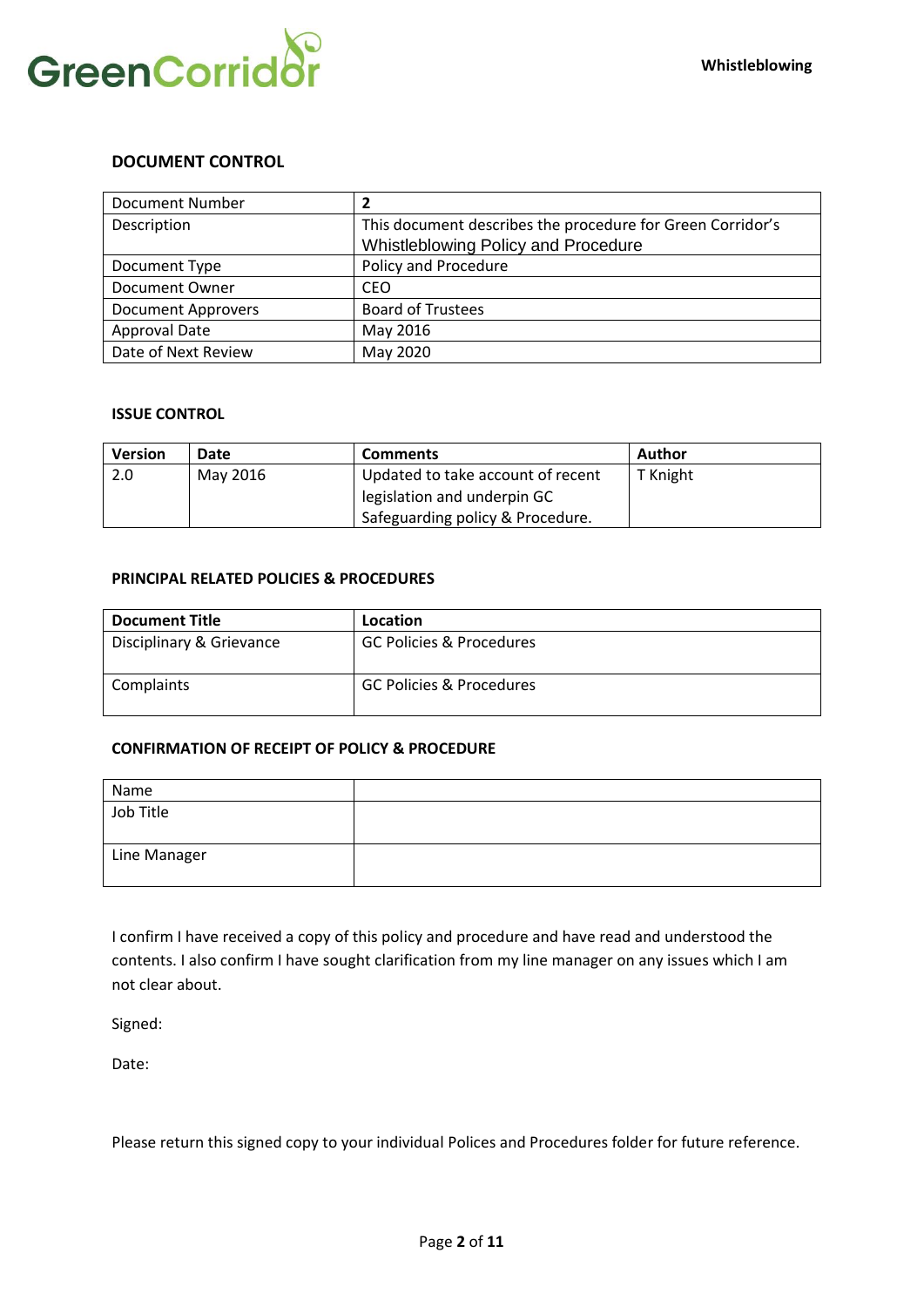

# **CONTENTS**

| 1. |  |
|----|--|
| 2. |  |
| 3. |  |
| 4. |  |
| 5. |  |
| 6. |  |
| 7. |  |
| 8. |  |
| 9. |  |
|    |  |
|    |  |
|    |  |
|    |  |
|    |  |
|    |  |
|    |  |
|    |  |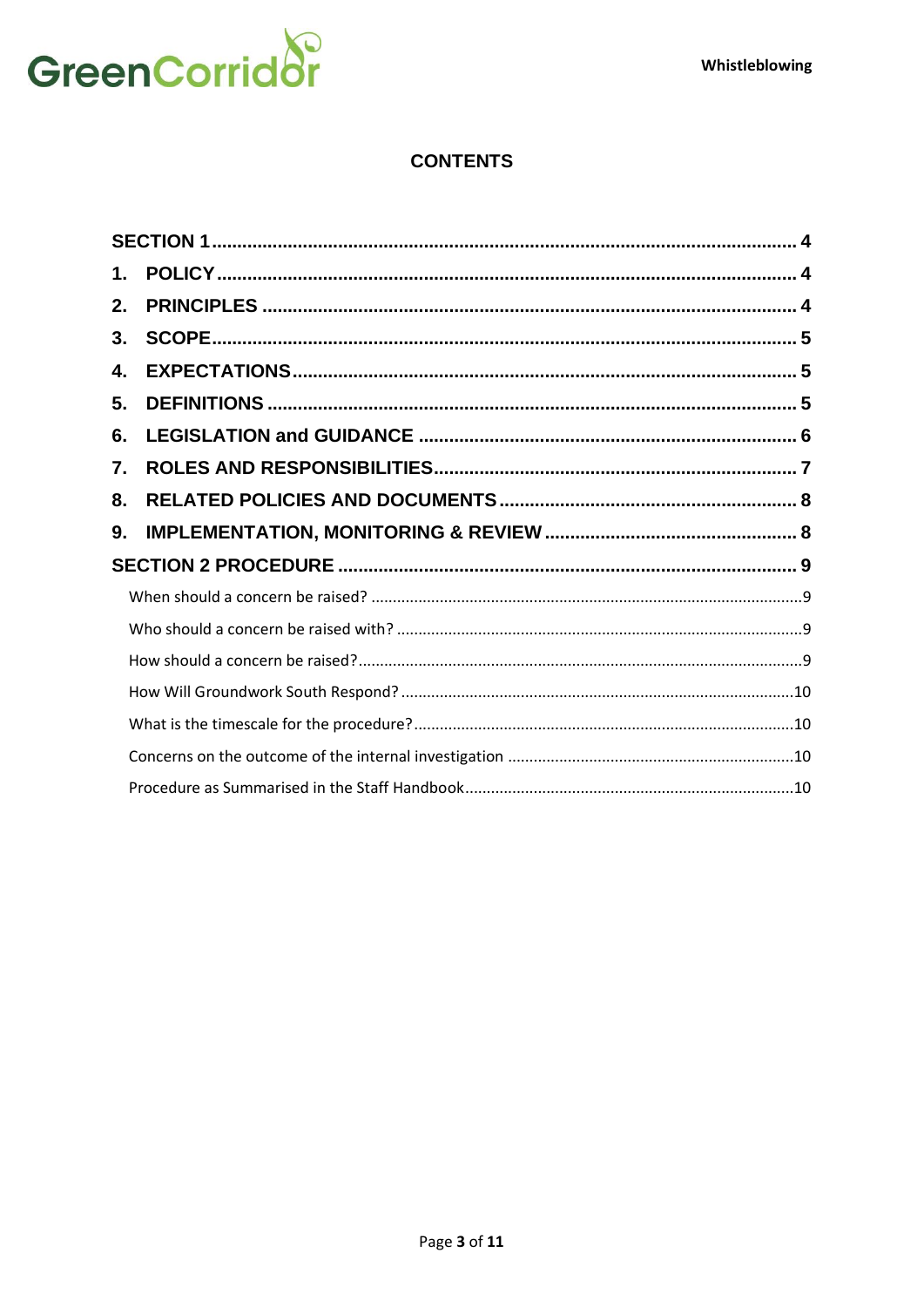

<span id="page-3-1"></span><span id="page-3-0"></span>**SECTION 1**

# **1. POLICY**

This policy and procedure explains how any employee, volunteer or customer of our charitable work, including children and vulnerable adults, can immediately 'blow the whistle' if they are worried or concerned about something wrong happening in the work place, safe in the knowledge that they will be supported if they come forward.

The policy covers serious public interest concerns that, in the reasonable belief of the individual, are either happening now, have happened, or are likely to happen.

# <span id="page-3-2"></span>**2. PRINCIPLES**

Green Corridor (GC) aims to conduct its business at all times with the highest standards of integrity and honesty. We expect all employees and workers to maintain the same standards in everything they do. All those who work for us are therefore strongly encouraged to report any perceived wrongdoing by the organisation or its employees, workers, contractors or agents that falls short of these principles.

It is safe and acceptable to speak up about concerns at an early stage. No action will be taken against anyone who makes an allegation in good faith, reasonably believing it to be true, even if the allegation is not subsequently confirmed by the investigation. We prefer the issue or concern to be raised, rather than run the risk of not detecting a problem early on.

If an individual raises a genuine concern under this policy, they will not be at risk of losing their job or suffering any detriment (such as reprisal or victimisation).

Green Corridor will not tolerate any harassment or victimisation (including informal pressures) and will take appropriate action, in line with our Bullying and Harassment Policy and Procedure, to protect those who raise a concern in good faith.

Any investigation into allegations of potential malpractice will not influence or be influenced by any disciplinary or redundancy procedures already taking place concerning an individual.

If after investigation, it is found that an individual has raised a concern maliciously and which they know to be untrue, this will be dealt with under our Disciplinary Policy and Procedure/

Every effort will be made to ensure confidentiality as far as this is reasonably practicable. It must be appreciated that it will be easier to follow up and to verify complaints if the individual is prepared to give his/her name, and unsupported anonymous complaints and allegations are much less powerful and therefore will be treated with caution.

Help will be provided to anyone raising a concern in order to minimise any difficulties, which they experience. This may include advice on giving evidence if needed. Meetings may, if necessary, be arranged off-site with the employee being represented if they wish.

All managers at every level of the organisation have a duty to ensure that individuals are provided with the opportunity at all times to express their concerns.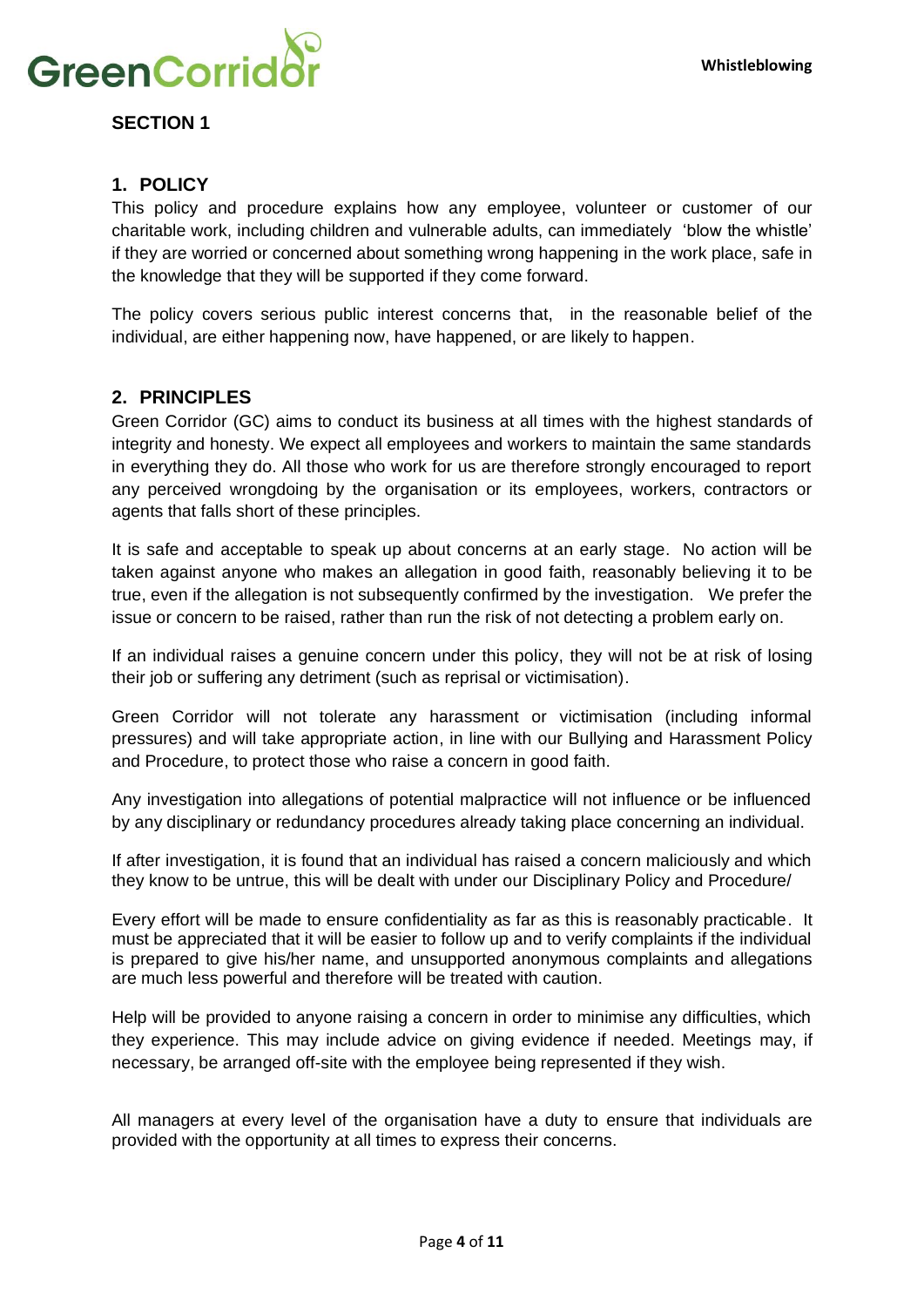

Open discussion on safe working practices with regard to safeguarding, health and safety and environment, are discussed routinely by the manager and the individual at performance review meetings.

# <span id="page-4-0"></span>**3. SCOPE**

This policy applies to all employees, workers, volunteers, agency and contract staff working for Green Corridor.

The Whistleblowing procedure is not to be used for complaints about employment or how you have been treated, rather the following will apply:

- Disciplinary & Grievance Policy & Procedure
- Staff Handbook
- Complaints Policy & Procedure

This policy does not apply to Incident and Risk reporting covered under Health and Safety and Environmental Management procedures.

# <span id="page-4-1"></span>**4. EXPECTATIONS**

All employees, workers, volunteers, agency and contract staff working for Green Corridor will be made aware of this policy at induction and be requested to confirm their reading and acceptance of it.

At each policy review, employees, workers, volunteers, agency and contract staff working for Green Corridor will be requested to confirm their reading and acceptance of it.

Whilst formal training is not required for managers, whistleblowing concerns will be included during operational review meetings addressing issue and risk management.

All concerns raised and investigations conducted under this policy and procedure will be reviewed by the CEO to ensure appropriate action has been taken and where appropriate policy and procedure is amended to prevent re-occurrence.

# <span id="page-4-2"></span>**5. DEFINITIONS**

**Whistleblowing:** The official name for Whistleblowing is 'making a disclosure in the public interest'. It means that if you believe there is wrongdoing in your workplace, you can report this by following the correct processes and your employment rights are protected.

#### **Serious Public Interest Concerns** include:

- conduct which is an offence or a breach of law, e.g. fraud, corruption or theft
- disclosures related to miscarriages of justice
- health and safety risks, including risks to clients and visitors as well as individuals who work for us
- Verbal, sexual or physical abuse of individuals, or other unethical conduct/behaviour
- discrimination on grounds of sex, race or disability or religion
- damage to the environment, e.g. green issues
- malpractice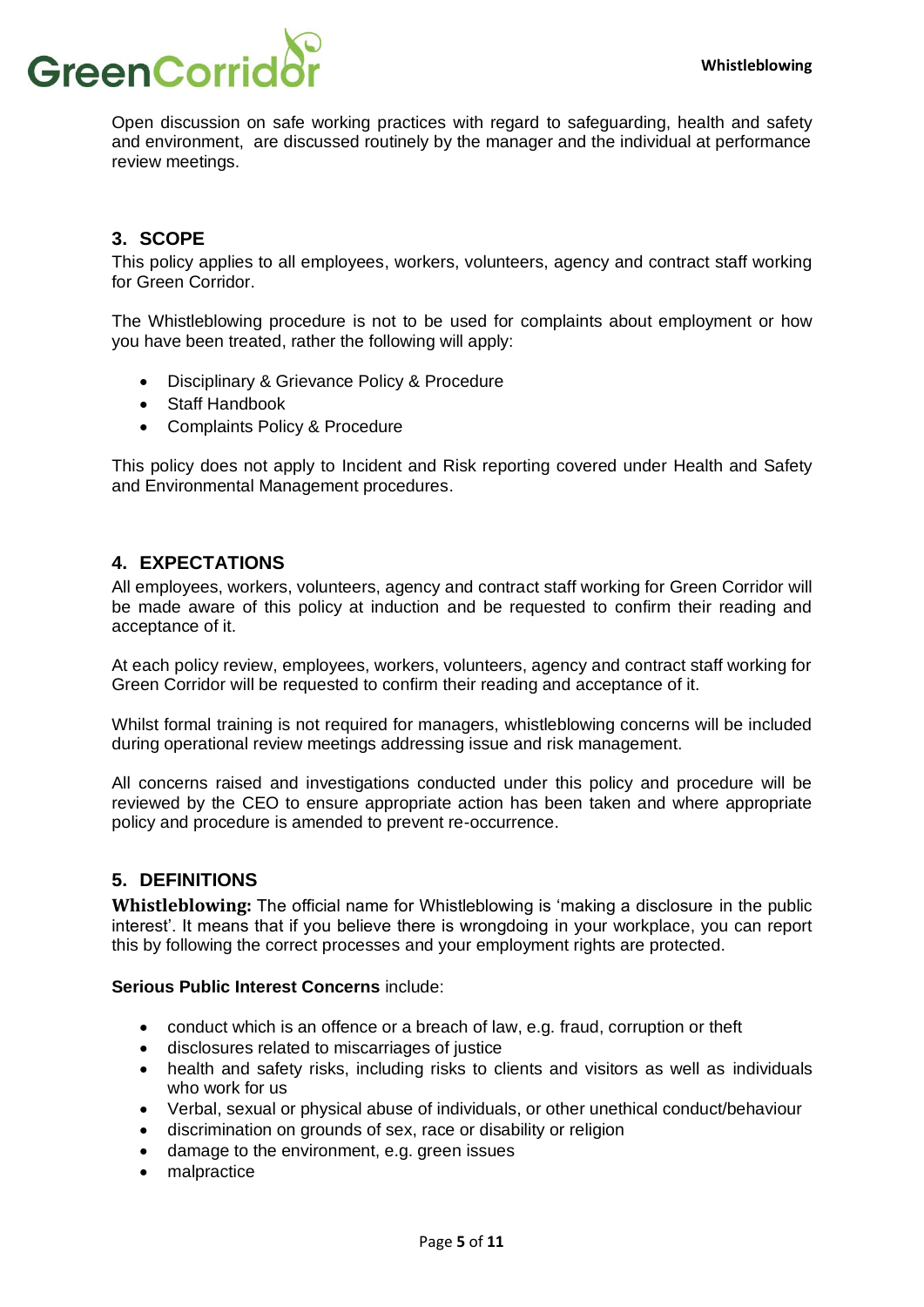

- professional misconduct
- nepotism
- Deliberate covering up of/failing to report information tending to show any of the
- above matters.

This list is not exhaustive and there may be other serious public interest concerns, which would come under this Policy.

<span id="page-5-0"></span>**Malpractice** –improper, illegal or negligent behaviour by anyone in the workplace.

# **6. LEGISLATION and GUIDANCE**

*The Public Interest Disclosure Act 1998* (Whistle-blowers Act) protects employees against detrimental treatment or dismissal as a result of any disclosure of normally confidential information in the interests of the public. The Act only covers protected disclosures under six categories listed below. To obtain protection employees must first disclose the information to the employer.

**The Public Interest Disclosure Act 1998** also implies actions that the employer should take to avoid damaging disclosure about its activities.

*Employment Rights Act 1996 -* There may be some overlap between a whistleblowing concern and a grievance - such as on health and safety where the risk may be wholly or exclusively to the employee himself. It must be discussed with the individual and agreed whether this is a public interest concern or not.

*Management of Health and Safety at Work Regulations 1999 -* what employers must do to make sure their businesses comply with health and safety law

*Public Interest Disclosure (Prescribed Persons) Order 1999 and Subsequent Amendments:* lists the persons and the public interest disclosures for which they are responsible., where disclosures are raised outside the workplace.

*BIS List of Prescribed Persons and Bodies (June 2015)* provides a list of the prescribed persons and bodies, external to the workplace, who you can make a disclosure to.

**Bribery Act 2010** = describes the offence " a financial or other advantage to encourage that person to perform their functions or activities improperly or to reward that person for having already done so"

*The Enterprise and Regulatory Reform Act 2013 (ERRA)* In order to benefit from whistleblower protection a disclosure must "in the reasonable belief of the worker making the disclosure" be "made in the public interest" and introduces both personal liability on employees who victimise their whistleblowing colleagues, and vicarious liability on the employer for the same.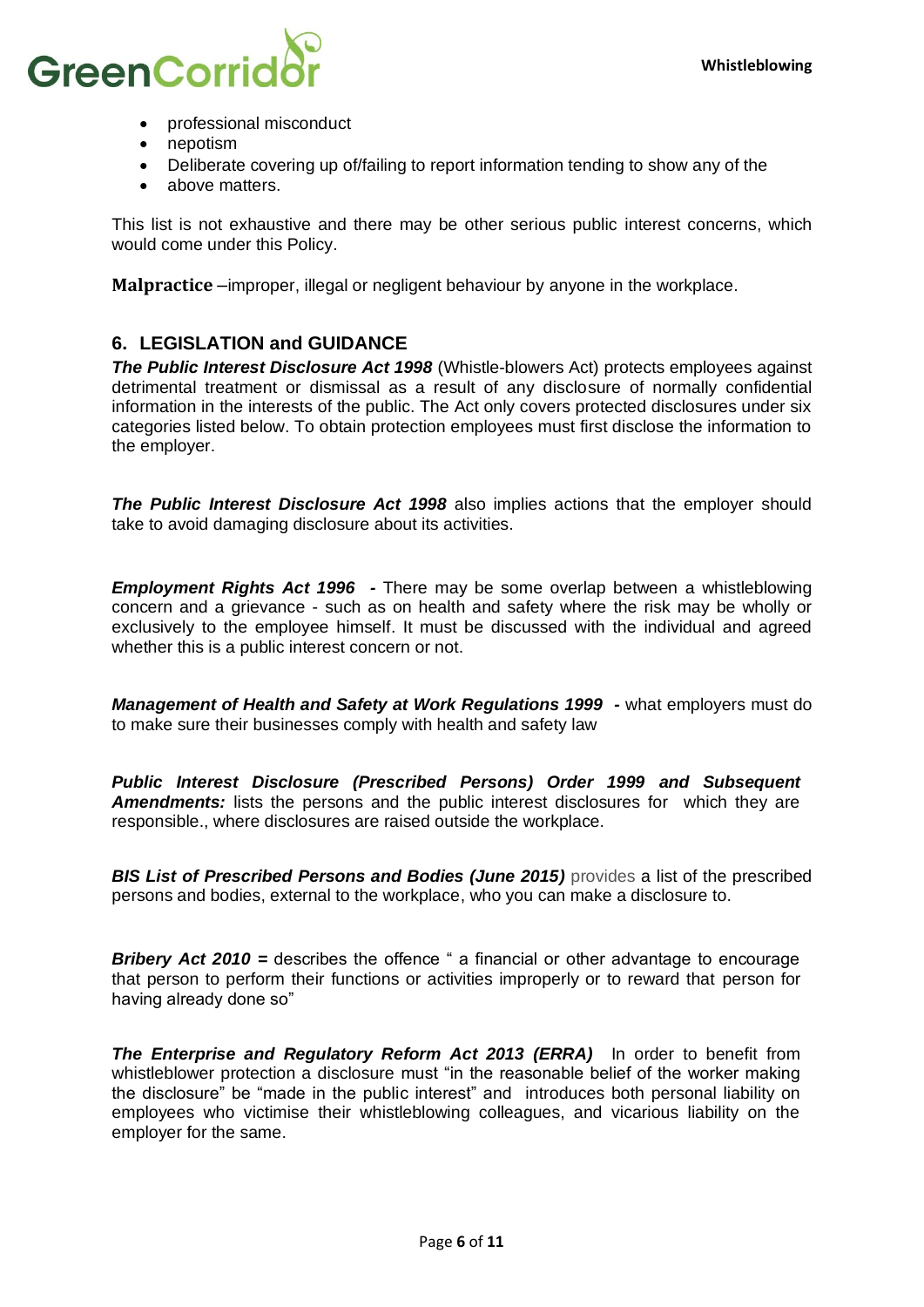# **GreenCorrio**

**20/3/15 Dept. for Business Innovation and Skills publication** Whistleblowing: Guidance for employer and code of practice

*Data Protection Act (1998)* – governs how personal data is used

# <span id="page-6-0"></span>**7. ROLES AND RESPONSIBILITIES**

The CEO is the nominated sponsor for the Whistleblowing Policy and Procedure and :

- ensures that all concerns raised are dealt with fairly, thoroughly and in accordance with the policy.
- ensures , where appropriate, policy and procedure is amended to prevent reoccurrence.
- acts as escalation lead where the nominated lead is unavailable and in matters referred to an external auditor or where an independent enquiry is required.

#### **Escalation Lead**

The nominated Escalation Lead for this policy is the Designated Safeguarding Officer, Sophie Edney who is the point of contact for all issues and concerns raised under this policy.

The Escalation Lead should be contacted:

- by the whistle-blower for issues and concerns that cannot be raised with the line manager
- by the whistle-blower where they feel that a decision made as a result of the concern they have raised is not safe or appropriate
- by managers for advice on the appropriate course of action to be taken when an issue and concern has been raised under this policy
- by managers to report on any action that has been taken under this policy

The Escalation Lead will ensure prompt and appropriate resolutions are taken and that the whistle-blower and CEO are informed and involved as appropriate.

The Escalation Lead will ensure that the process, actions and decisions taken are recorded in writing and shared with relevant staff, including the whistle-blower. This will include written confirmation between those involved about an agreed outcome and how any outstanding issues will be resolved.

The Escalation Lead, in agreement with the CEO /Board of Trustees, may call upon external agencies for advice and assistance.

#### **Managers**

All managers are responsible for ensuring that individuals working for them are aware of the policy and its application, and for creating an environment in which they are able to express concerns freely and without fear of reprisal.

The manager must

- be familiar with all related policies and ensure that the correct procedure is followed dependent on the issue/concern raised.
- ensure that prompt and appropriate action is taken, taking advice from the Escalation Lead.
- Document the process, outcomes and agreements in writing keeping the Escalation Lead informed at all stages.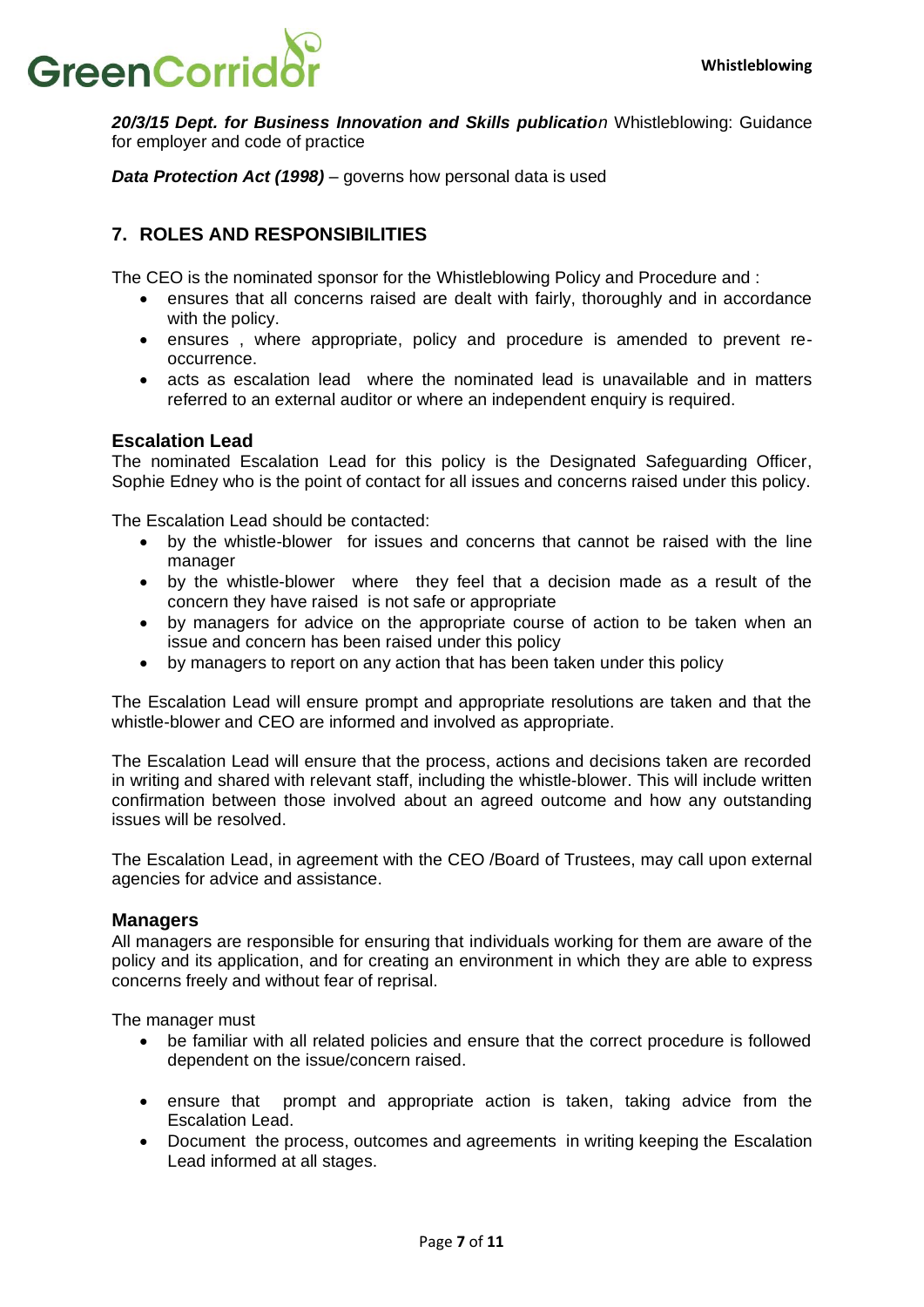

#### **Individuals**

The individual has a responsibility to raise concerns providing s/he has a reasonable belief that malpractice and/or wrongdoing has occurred.

# <span id="page-7-0"></span>**8. RELATED POLICIES AND DOCUMENTS**

GC have the following related policy and documents

- Safeguarding children and vulnerable adults policy
- Health and Safety policy and procedures
- <span id="page-7-1"></span>• Environmental Policy statement and EMS handbook

# **9. IMPLEMENTATION, MONITORING & REVIEW**

All managers are responsible for implementing and monitoring this policy, which will be reviewed on a regular basis and additionally whenever there are relevant changes in legislation or to our working practices.

Any questions or concerns about the interpretation or operation of this policy should be taken up in the first instance with the CEO.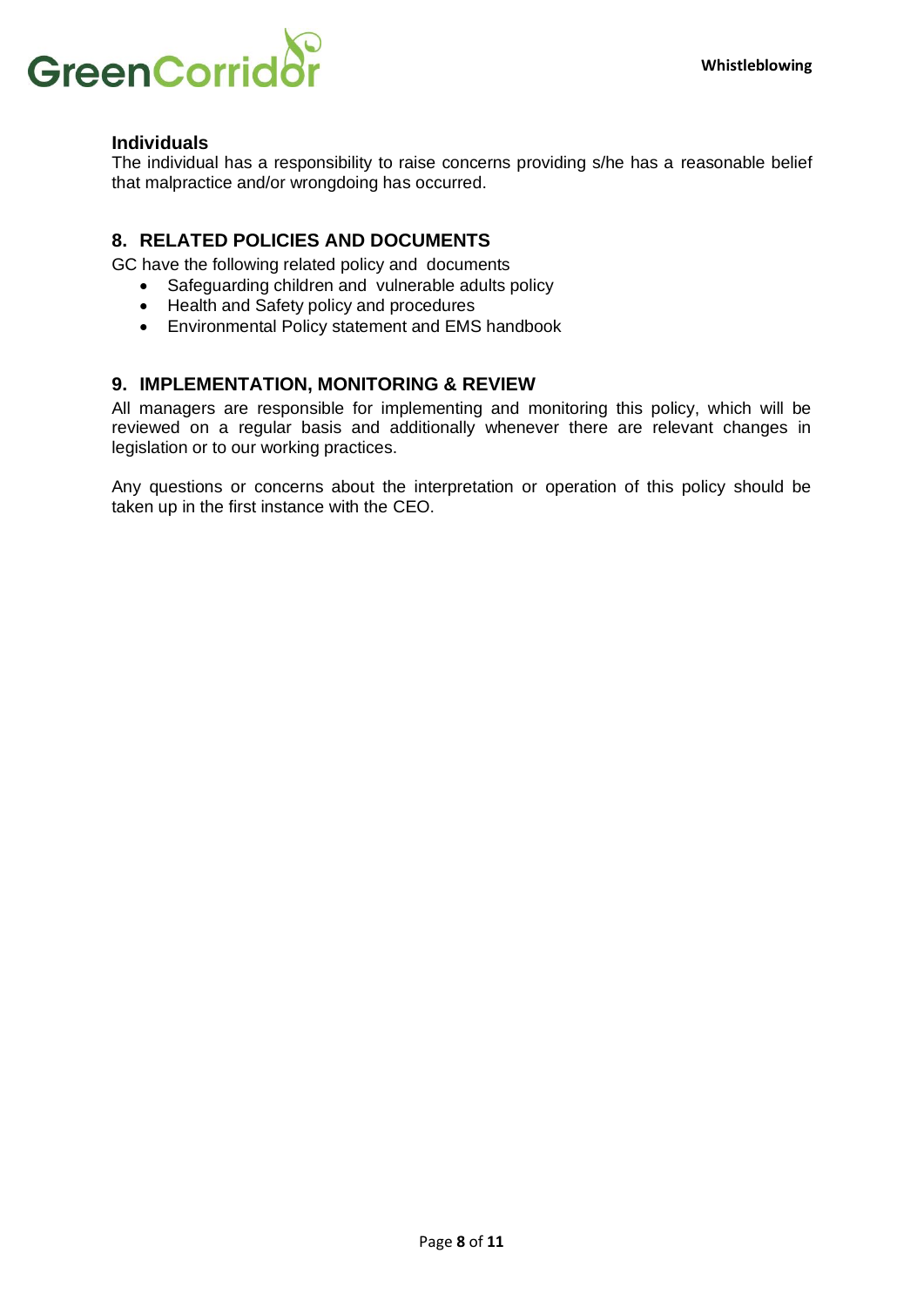

# <span id="page-8-0"></span>**SECTION 2 PROCEDURE**

#### <span id="page-8-1"></span>**When should a concern be raised?**

Raise the concern, as soon as you are reasonably sure that something wrong :

- has happened
- is happening
- could happen

Make sure you have considered the issue / concern carefully and you can relate the facts as you see them. Remember you are a witness and are not responsible for resolving the issue.

Before blowing the whistle, you may want to seek advice internally via the Escalation Lead or CEO All such contact will be treated confidentially.

If you feel you cannot discuss the issue internally, then you can get independent advice through the Public Concern at Work (PCAW) confidential helpline <http://www.pcaw.org.uk/advice>

#### <span id="page-8-2"></span> **Who should a concern be raised with?**

Wherever possible concerns and issues should be raised internally and with your line manager.

Where the seriousness or sensitivity of the concern merits involvement of a more senior manager, for example, where the line manager is suspected of malpractice, you can approach the manager of the line manager, the Designated Escalation Lead or CEO. To whistleblow externally, you must make sure that you have chosen the correct person or body for your issue and there are specific conditions which have to be met by to have protection under the whistle-blowers act. Therefore, the easiest way in which you can make a protected disclosure is to raise it internally.

Where you believe the concern to be endemic within the management structure, you may discuss your options with the CEO or via the PCAW helpline.

#### <span id="page-8-3"></span> **How should a concern be raised?**

Concerns may be raised verbally or in writing. and include the following information:

- Date(s) of incident(s)
- Type of incident (see What the Policy covers in Section 1 for guidance)
- Description of incident(s)/details of concerns
- Where it happened, will happen, is happening
- Who has been involved
- The reason(s) for your concern
- Your name, work location and contact details (if you feel comfortable sharing your identity)

If the concern is raised verbally, the manager receiving the information must put it in writing immediately and confirm with the individual that the written record properly reflects the concerns that have been raised.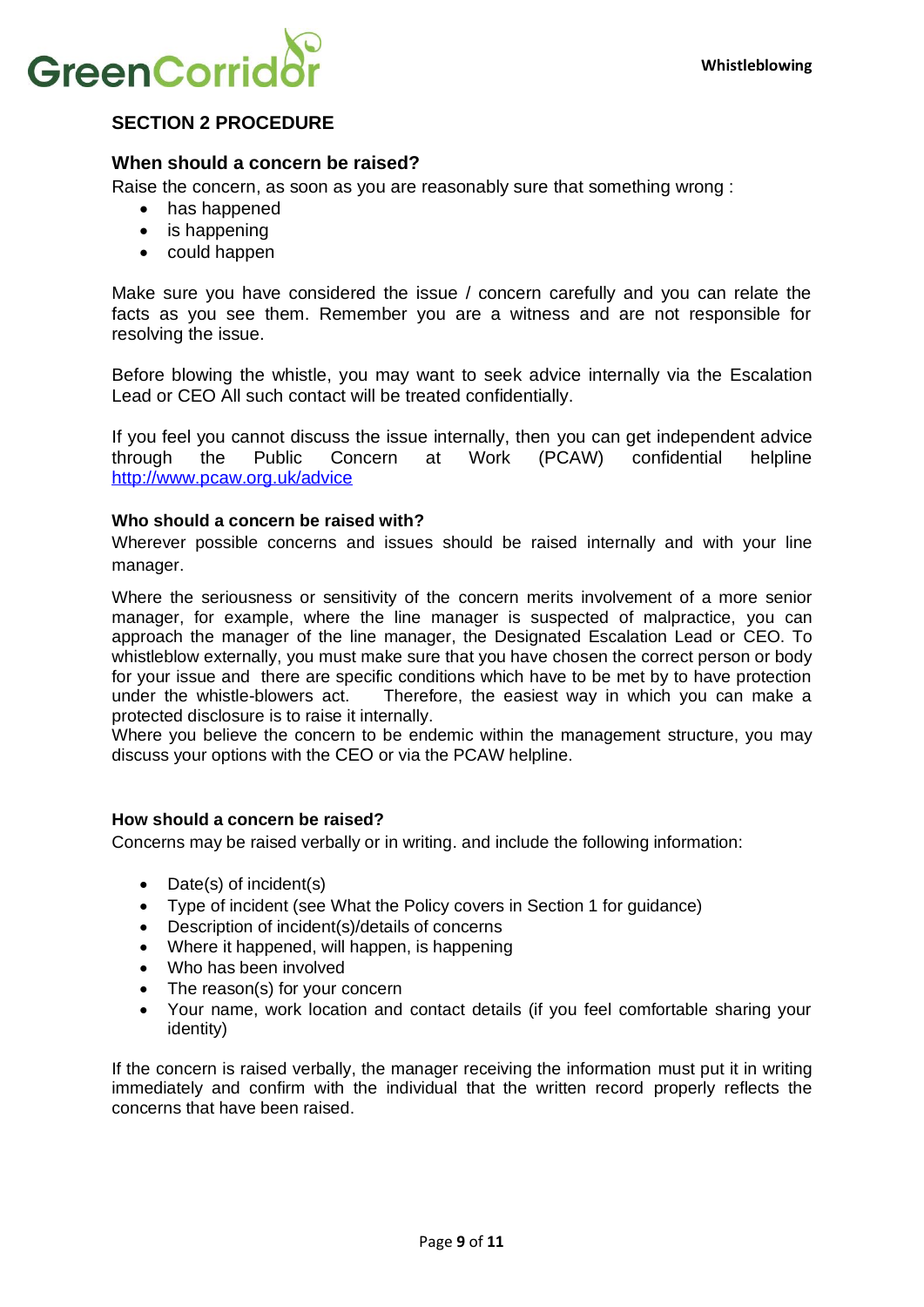

# <span id="page-9-0"></span>**How Will Green Corridor Respond?**

The manager receiving the report of alleged malpractice will make initial enquiries to decide whether urgent action is required, before any investigation is conducted.

Concerns or allegations raised that fall within the scope of safeguarding children and vulnerable adults must be handled under the robust escalation procedures laid down clearly in our related Safeguarding Children and Vulnerable Adults Policy & Procedure

If, in the public interest, an investigation is appropriate, the manager will agree with the Escalation Lead, what form the investigation should take which may include

- jnvestigation by management, internal audit
- management through the disciplinary process

If, in the public interest, the Escalation lead considers an external investigation is appropriate, they will agree with the CEO /Board of Trustees what action should be taken. This may include

- referral to the police
- referral to the external auditor
- establishment of an independent inquiry

#### <span id="page-9-1"></span>**What is the timescale for the procedure?**

Within **four weeks** of a concern being raised, the Manager receiving it will write to the individual:

- acknowledging that the concern has been received
- indicating how Green Corridor propose to deal with the matter
- giving an estimate of how long it will take to provide a full response
- saving whether any initial enquiries have been made
- supplying information on support available to the employee and
- saying whether further investigations will take place and if not, why not.

Subject to the provisions of the *Data Protection Act (1998)*, the employee will be informed of the final outcome of any investigation.

#### <span id="page-9-2"></span>**Concerns on the outcome of the internal investigation**

If you consider actions or decisions taken as a result of your raising a concern are unsafe or inappropriate, you should consult the Escalation Lead.

You must be specific as to what the disagreement is about; and what you aim to achieve.

Where the concern remains unresolved, the Escalation Lead will agree with you an arbitration procedure to assist in discussion and resolution.

#### <span id="page-9-3"></span>**Procedure as Summarised in the GC Staff Handbook**